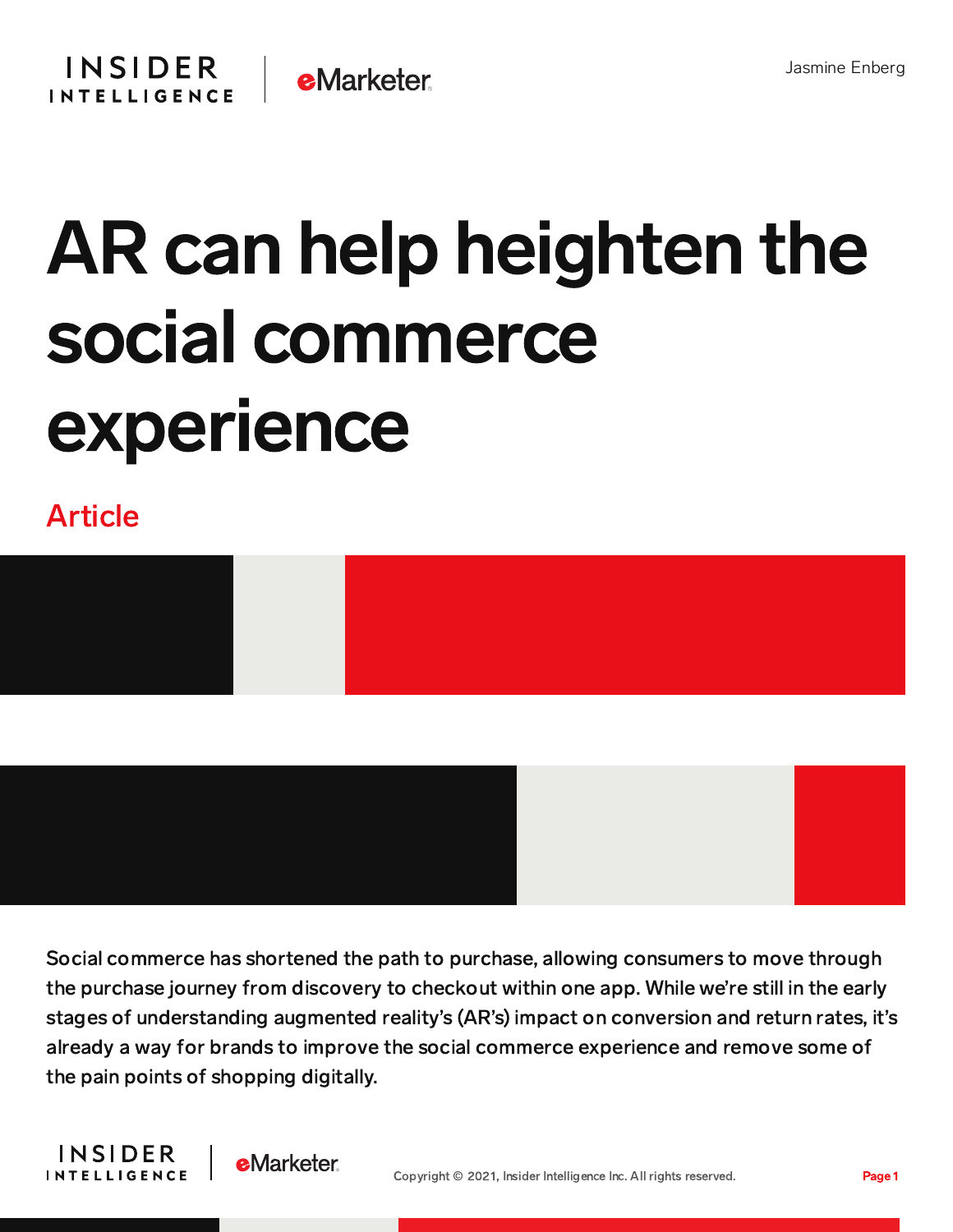Here are three reasons why marketers should consider incorporating AR into their social commerce strategies today:

- 1. Consumer interest is rising. It's not yet a mainstream activity, but people are steadily warming up to the idea of shopping with AR. According to our October survey with Bizrate Insights, only 13% of US adults had ever used AR or virtual reality (VR) to shop, up by 5 percentage points year over year. But 37% who hadn't used AR or VR to shop before were at least somewhat interested in doing so.
- 2. Social media is a prime venue for consuming AR. Snapchat put AR on the social media map with its dog-ear and baby-face Lenses. Now nearly all the major social platforms allow users to add AR filters and effects to their photos and videos, and the activity has become a primary method of social communication and entertainment. That means AR will be a familiar technology to use during the purchase journey.
- 3. Social AR technology is improving. Beauty, fashion, and tech are the low hanging fruit for AR social commerce as those categories lend themselves best to the main application for shopping-related social AR, namely virtual try-on experiences and product personalization or visualization. But as the social platforms continue to build out their AR offerings, they are creating more opportunities for brands from new verticals to get involved. Snapchat, for instance, just released wrist-tracking technology for jewelry- and watchmakers so shoppers can simulate bracelet and watch try-ons.